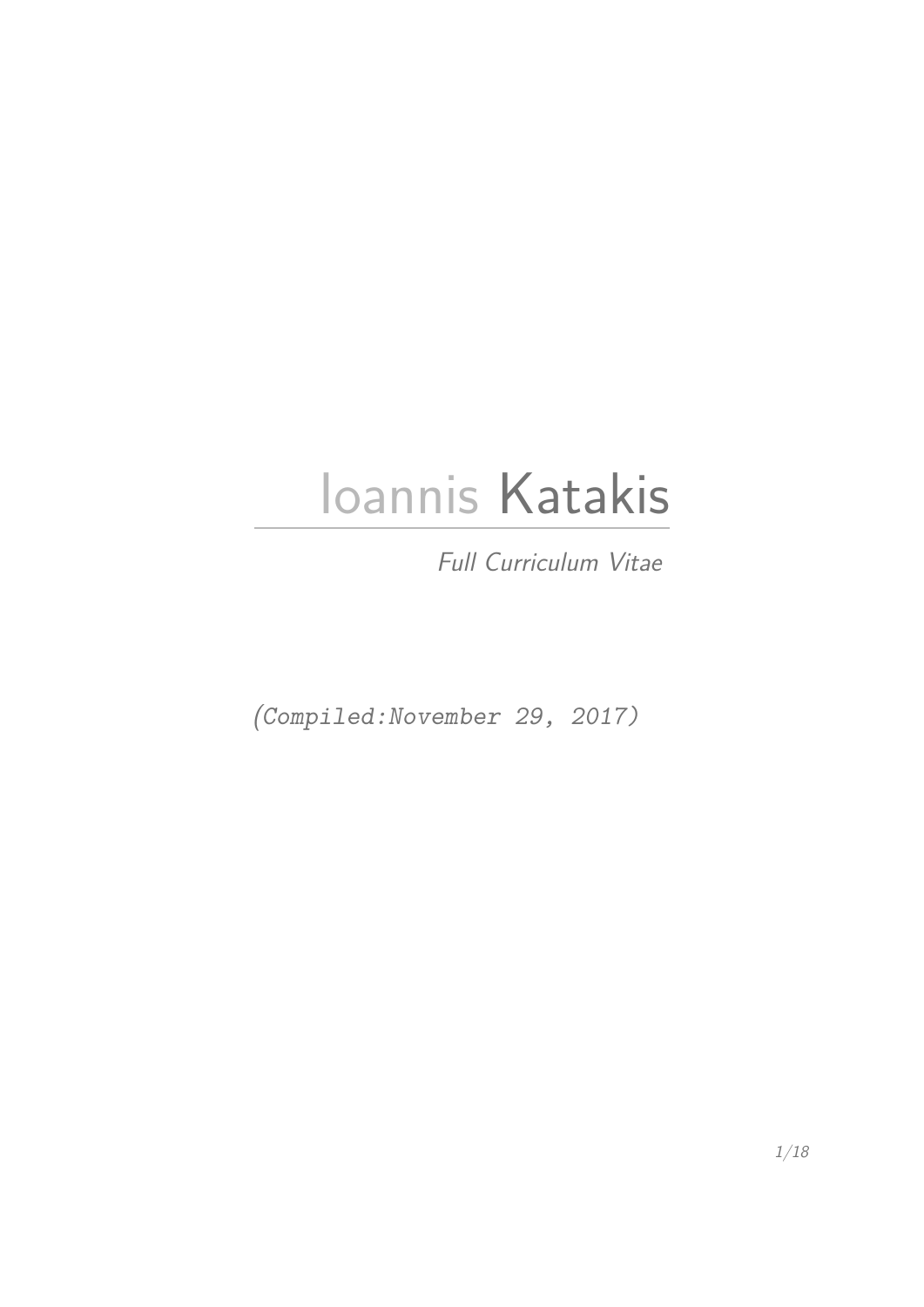## Short Bio

Dr Ioannis Katakis is a Faculty Member at the University of Nicosia. Born and raised in Thessaloniki, Greece, studied Computer Science and holds a PhD in Machine Learning for Text Classification. After his post-graduate studies, he served various universities as a lecturer and a senior researcher (Aristotle University of Thessaloniki, University of Cyprus, Cyprus University of Technology, Open University of Cyprus, Hellenic Open University, Athens University of Economics and Business, National and Kapodistrian University of Athens). His research interests include Mining Social, Web and Urban Data, Sentiment Analysis and Opinion Mining, Data Streams, Multi-label Learning. He has extensive experience in European Projects (www.vavel-project.eu, www.insight-ict.eu) where he participated as Quality Assurance Coordinator and Senior Researcher. He has published papers in International Conferences and Scientific Journals related to his areas of expertise (e.g. CIKM, ECML/PKDD, IEEE TKDE, ECAI), organized three workshops (at ICML, ECML/PKDD, EDBT/ICDT), edited four special issues (DAMI, InfSys) and is an Editor at the journal Information Systems. His research has been cited more than 4200 times in the literature. He regularly serves the programme committee of conferences (ECML/PKDD, WSDM, DEBS, IJCAI) and evaluates articles in numerous journals (TPAMI, DMKD, TKDE, TKDD, JMLR, TWEB, ML). More information can be found at his personal web page: http://www.katakis.eu

## Personal Information

| Full Name Ioannis Georgiou Katakis                                     |
|------------------------------------------------------------------------|
| Place of Birth Thessaloniki, Greece                                    |
| Military Oblig Fulfilled, Special Scientist, November 2009 - July 2010 |
| Contact                                                                |
| E-Mail ioannis.katakis@gmail.com                                       |
| Web Page www.katakis.eu                                                |
| Social Web                                                             |
| G Scholar http://goo.gl/5Dn0Kf                                         |
| DBLP Record http://goo.gl/QRqM20                                       |
| Linkedln http://gr.linkedin.com/in/katak/                              |
| Twitter https://twitter.com/iokat                                      |
|                                                                        |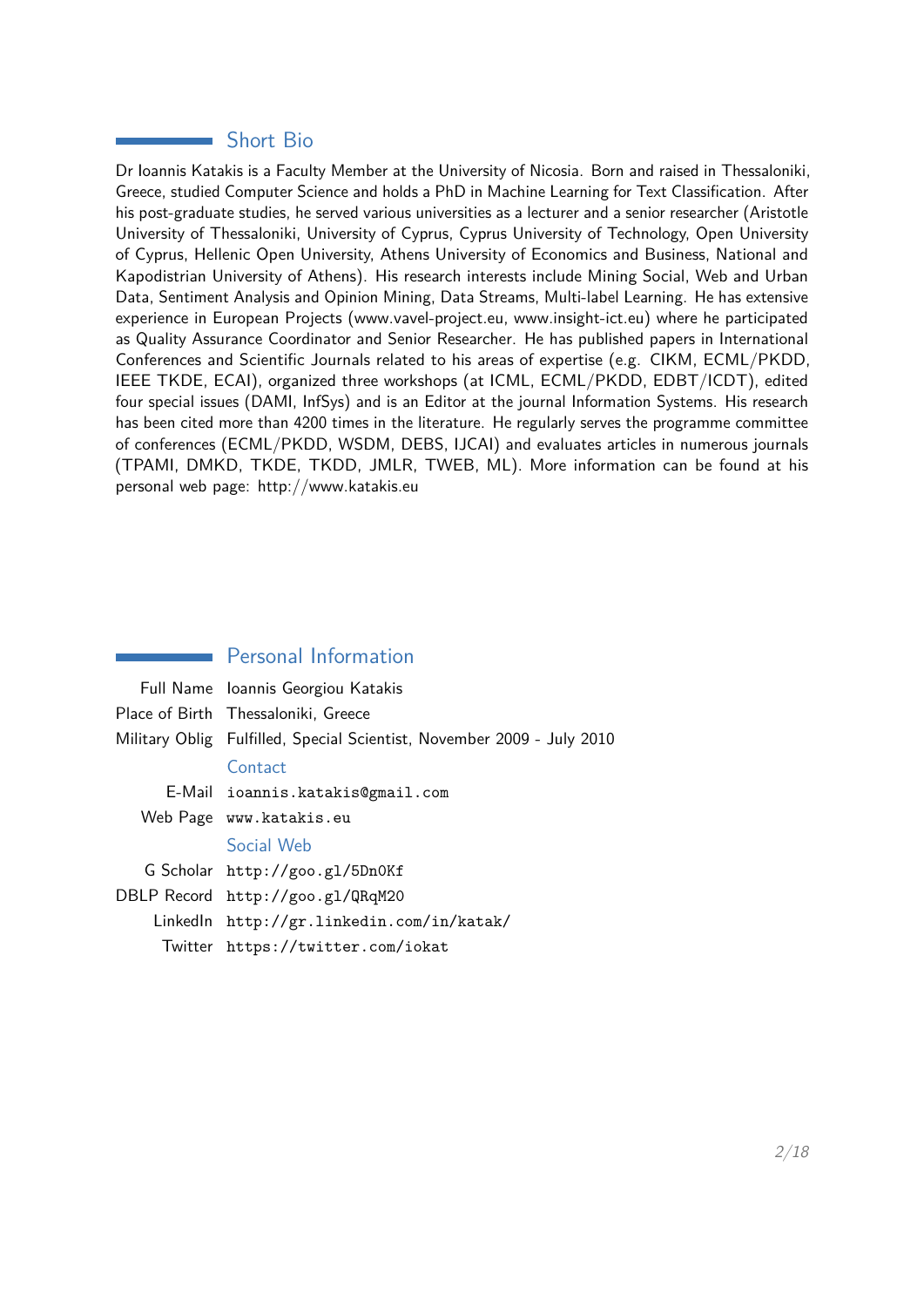# Highlights - At a Glance

| Research Data Mining, Machine Learning, Web Mining, Big Urban Data, Mining Social<br>Interests Networks, Data Stream Mining, Multi-Label Learning, Sentiment Analysis.                                                                    |
|-------------------------------------------------------------------------------------------------------------------------------------------------------------------------------------------------------------------------------------------|
| Education PhD in Machine Learning for Automated Text Classification, Aristotle University.                                                                                                                                                |
| Publications 47 published articles (journals, conferences, edited volumes, theses, editorials)(e.g.<br>ECML/PKDD, ECAI, TKDE, KAIS).                                                                                                      |
| Citations Google Scholar reports 4220 citations with h-index= $17$                                                                                                                                                                        |
| Work Worked as a Senior Researcher, Project Manager and Lecturer in 8 Universities in<br>Experience Greece and Cyprus                                                                                                                     |
| Research Quality Assurance Coordinator and Senior Researcher in EU Funded Projects related<br>Projects to Urban Big Data (www.vavel-project.eu, www.insight-ict.eu). Author and<br>coordinator of project proposals (FP7, H2020).         |
| Innovation Co-Inventor of DidaxTo and Niosto: Tools for Domain Specific Extraction of Opinion<br>Entrepreneurship Words (www.deixto.com/didaxto)    Scientific Advisor of SentiGeek, a Sentiment<br>Analysis Start-up (www.sentigeek.com) |
| Teaching Taught 4 Master Courses and 8 BSc courses as Principal Instructor (mainly Data<br>Experience Mining, Artificial Intelligence, Social Network Analysis). Extensive Experience in<br>Distance Learning.                            |
| Students Supervised or Co-Supervised 17 Theses, mostly MSc Dissertations.                                                                                                                                                                 |
| Editor Area Editor at Information Systems, Elsevier. Guest Editor in 4 Special Issues (jour-<br>nals: Data Mining & Knowledge Discovery, Information Systems, Neurocomputing).                                                            |
| Chair Demo and Posters Chair, DEBS 2016, Mining Urban Data Workhops 1 (EDBT) &<br>2 (ICML), COPEM (ensemble methods) at ECML/PKDD 2013.                                                                                                   |
| PC Served as a PC member in 32 conferences (ECML/PKDD, IJCAI, DEBS).                                                                                                                                                                      |
| Reviewer Contributed reviews of more than 60 articles for 28 journals (ACM TPAMI, Springer<br>DMKD, ACM Comp Surveys, IEEE TKDE, ACM TWEB, AAAI JAIR, ACM TKDD,<br>Springer MLJ, MIT JMLR). External Reviewer at 15 conferences.          |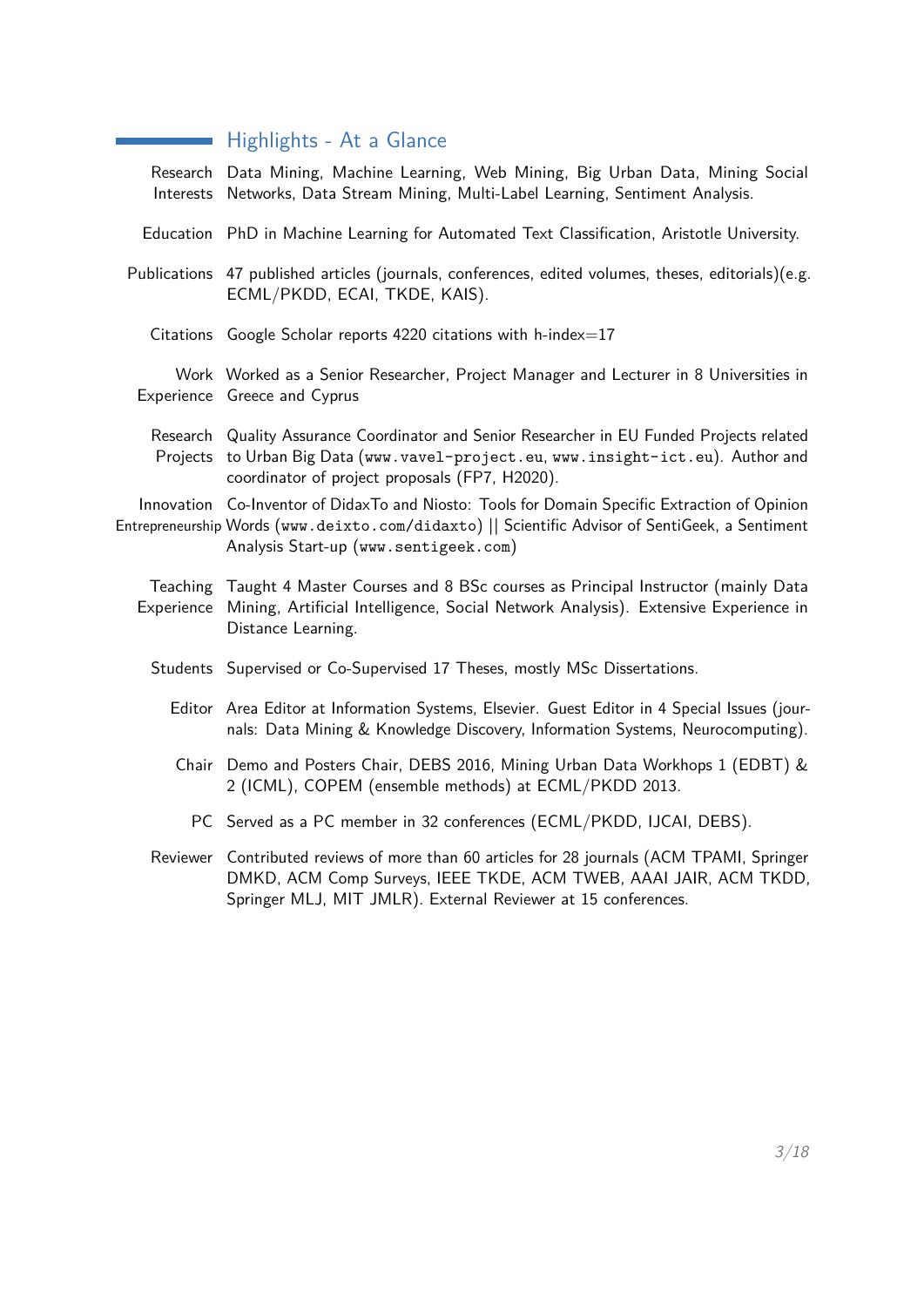## Work Experience



2017-Now **Faculty Member**, University of Nicosia, Department of Computer Science, Duration: 1 Semester, Research: Social and Web Mining, Mining Urban Data, Teaching: Data Mining, Programming Principles



2013-Now **Senior Researcher, Project Manager**, National and Kapodistrian University of Athens, Department of Informatics and Telecommunications, Duration: 6 Semesters, Research: Social and Web Mining, Mining Urban Data, Projects: Quality Assurance Coordinator of 2 EU projects (FP7 and H2020) dealing with Urban Data



2015-2016 **Senior Researcher**, Athens University of Economics and Business, Department of Informatics, Duration: 1 Semester, Research: NGHCS - Creating the Next-Generation Mobile Human-Centered Systems, Influence Maximization in Social Networks



2014-2015 **Adjunct Faculty**, Hellenic Open University, School of Science and Technology, Duration: 1 Semester, Teaching: Supervising Master Theses, Research: Learning from Educational Data



2012-2016 **Adjunct Faculty**, Open University of Cyprus, Faculty of Pure and Applied Sciences, Duration: 4 Semesters, Teaching: i) Intelligent Systems, ii) Data Mining, iii) Web and Social Media Analysis, Research: Knowledge Discovery from Opinion Data



2012-2013 **Senior Researcher**, Cyprus University of Technology, Department of Communication and Internet Studies, Duration: 2 Semesters, Teaching: i) Artificial Intelligence, ii) Information and Knowledge Management, Research: Social Recommendations in Voting Advice Applications



2011-2012 **Visiting Lecturer**, University of Cyprus, Department of Computer Science, Duration: 3 Semesters, Teaching: i) Machine Learning and Data Mining, ii) Programming for Problem Solving, iii) Programming for Engineers, iv) Introduction to Computer Science, Research: Data Mining on Software Resources



2009-2010 **Adjunct Lecturer**, Aristotle University of Thessaloniki, Department of Informatics, Duration: 1 Semester, Teaching: i) Basic Programming Principles, ii) Object Oriented Programming, Research: Multi-Label Learning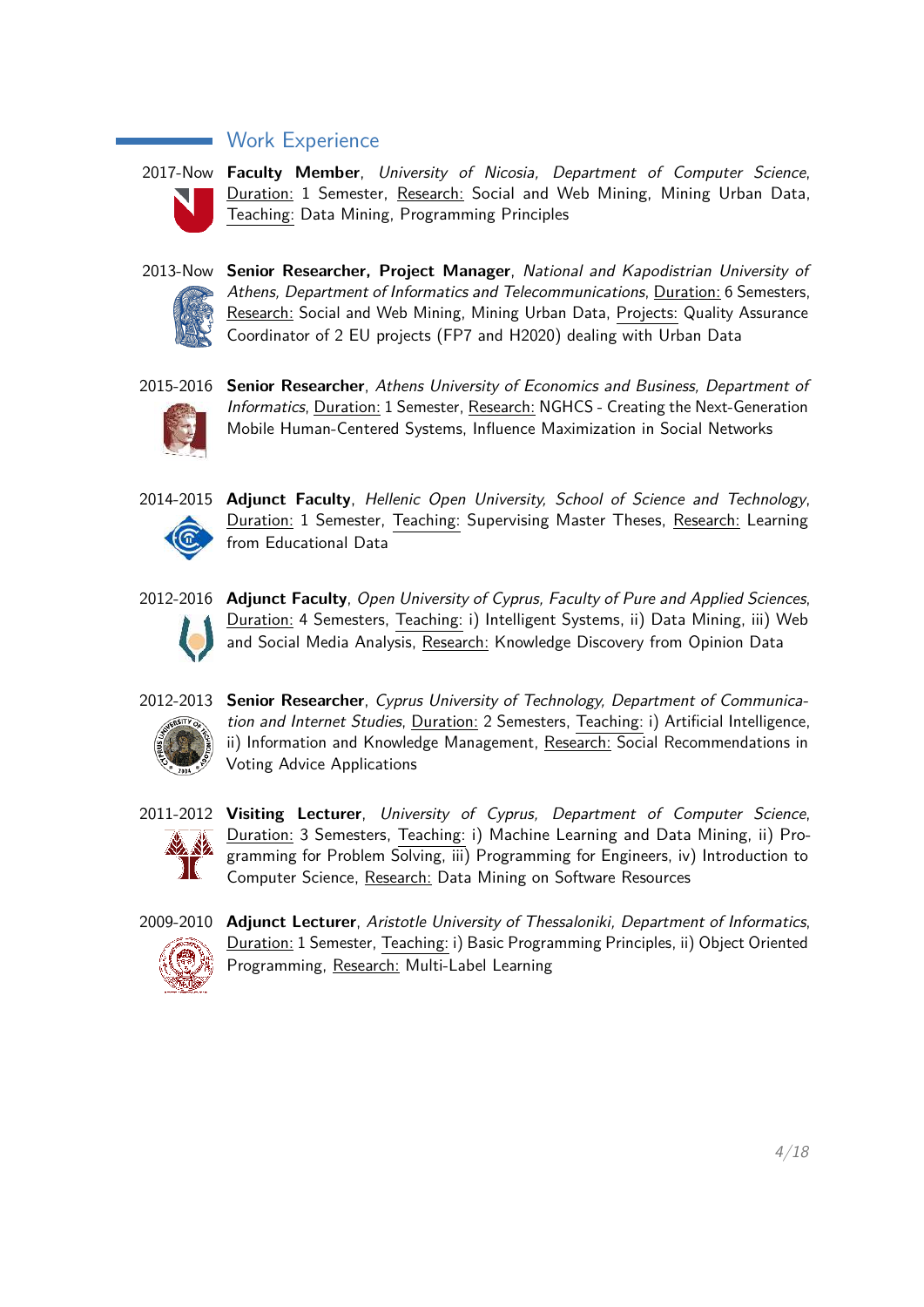## **Education**



2005-2009 **PhD**, Machine Learning for Automated Text Classification, Aristotle University of Thessaloniki, Department of Informatics Supervisor: Ioannis Vlahavas

2005-2007 **MSc**, Information Systems, Aristotle University of Thessaloniki, Department of Informatics, Thesis Title: "A Scientific Article Recommendation System using Association Rules and Collaborative Filtering" Supervisor: Nick Bassiliades



2000-2004 **BSc**, Computer Science, Aristotle University of Thessaloniki, Department of Informatics, Thesis Title: "Multiple Classifier Systems" Supervisor: Ioannis Vlahavas

## Grants, Funding and Fellowships

- 2015 European Comission, H2020, Title: VaVeL: Variety, Veracity, VaLue: Handling the Multiplicity of Urban Sensors, Budget: 4M Euros, Role: Main Organizer and Co-Author of the Proposal. Principal Investigator: Dimitrios Gunopulos - www. vavel-project.eu
- 2013 ERCIM Alain Bensoussan Fellowship, Post-Doc Fellowship, European Commission (awarded the fellowship but didn't enroll with the program)
- 2008 Scholarship by the Hellenic Artificial Intelligence for presenting paper at the "European Conference on Machine Learning and Principles and Practice of Knowledge Discovery in Databases, 15 - 19 September 2008, Antwerp, Belgium (ECML/PKDD 2008)" and "18th European Conference on Artificial Intelligence", Patras, Greece, 21-25 July, 2008 (ECAI 2008)

## Awards

- 2008 3rd Innovative Business Plan Award at the competition "Innovative Ideas in Central Macedonia", organized by Thessaloniki Technology Park
- 2008 3d place at the Automated Tag Suggestion in Social Networks Discovery Challenge, European Conference on Machine Learning (ECML/PKDD)

## Research Interests

- 
- 
- Mining Social Networks User Adaptation
- 
- 

## - **Data Mining** - **Machine Learning**

- Web and Text Mining  $\qquad \qquad$  Learning from Urban Data
	-
- Data Stream Mining The Multi-Label Learning
- Sentiment Analysis **Analysis** Analysis Analysis Analysis Analysis Analysis Analysis Analysis Analysis Analysis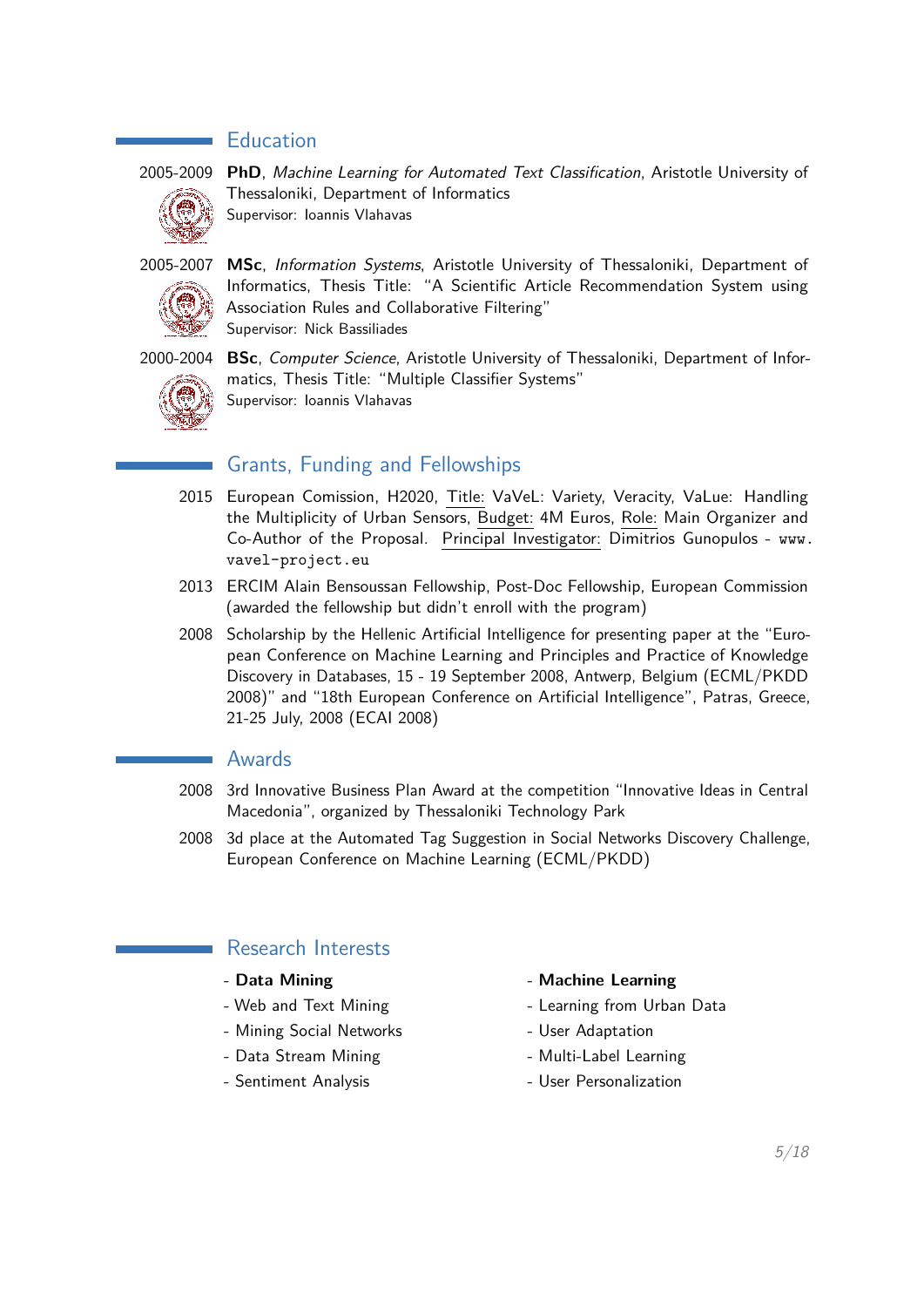## Research Projects Experience

- 2016-Now **Quality Assurance Coordinator, Work Package Leader**, VaVeL: Variety, Veracity, VaLue: Handling the Multiplicity of Urban Sensors, EU H2020 Project www.vavel-project.eu
	- 2016 **Senior Researcher**, NGHCS Creating the Next-Generation Mobile Human-Centered Systems, ERC Grant, European Commission http://www.cs.aueb.gr/~vana/NGHCS/
- 2013-2015 **Quality Assurance Coordinator, Work Package Leader**, INSIGHT: Intelligent Synthesis and Real-Time Response Using Massive Streaming of Heterogeneous Data, EU FP7 Project www.insight-ict.eu
- 2012-2013 **Post-Doc Researcher**, Choose4Greece & Choose4Cyprus Voting Advice Applications

www.preferencematcher.org, www.choose4gree.org, www.choose4cyprus.org

- 2009 **Researcher**, Multi-label Classification in Domains with Large Number of Labels, German Academic Exchange Service and Greek State Scholarship Foundation (IKYDA)
- 2005-2008 **Researcher**, Development of an Intelligent System for the management of Semantic Web Services, Greek R&D Secretariat

## Academic Administrative Experience

- 2017-Now **Co-Founder and Co-Director**, Artificial Intelligence Laboratory, Computer Science Department, University of Nicosia, http://ailab.unic.ac.cy
	- 2017 **Coordinator of the Evaluation Committee**, Logipaignion 10th Annual Game Development Competition, University of Nicosia, http://logipaignion.org.cy/
- 2017-Now **Quality Assurance Coordinator**, Department of Computer Science, University of Nicosia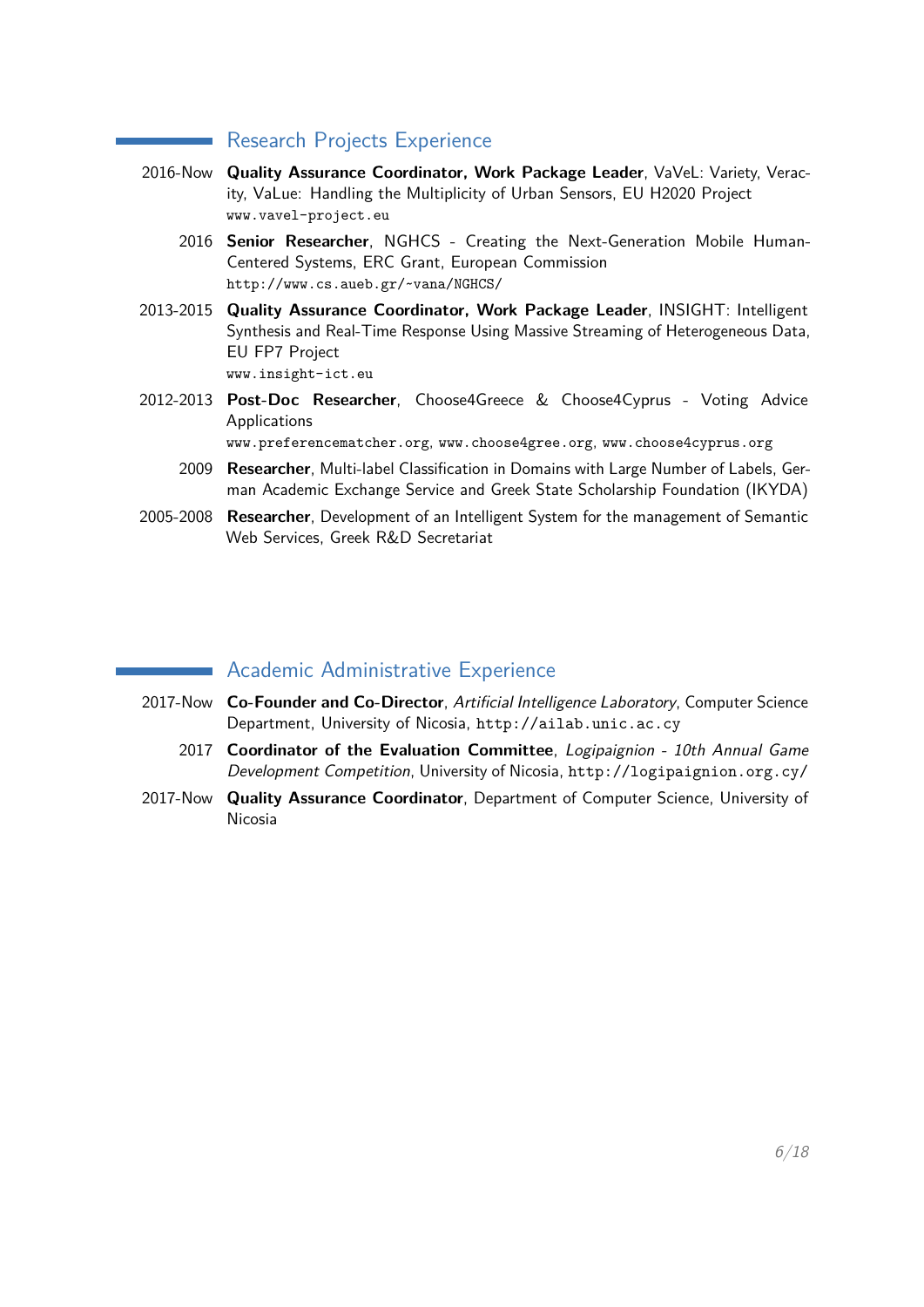## Teaching Experience

## MSc Courses (Principal Instructor)

- TM4. "Web and Social Media Analytics", Open University of Cyprus, 1 Semester (2016)
- TM3. "Data Mining", Open University of Cyprus, 1 Semester (2015)
- TM2. "Intelligent Systems", Open University of Cyprus, 2 semesters (2013-2014)
- TM1. "Data Mining and Machine Learning", University of Cyprus, 1 Semester (2011)

## BSc Courses (Principal Instructor)

- TB10. "Data Mining", department of Computer Science, University of Nicosia, 1 Semester (Fall 2017-2018)
- TB9. "Programming Principles 2", department of Computer Science, University of Nicosia, 1 Semester (Fall 2017-2018)
- TB8. "Artificial Intelligence", department of Communication and Internet Studies, Cyprus University of Technology, 1 Semester (2013)
- TB7. "Information and Knowledge Management", department of Communication and Internet Studies, Cyprus University of Technology, 1 Semester (2012)
- TB6. "Artificial Intelligence", department of Computer Science, University of Cyprus, 1 Semester (2012). Students of this course participated in the AAAI, Artificial Intelligence Video Competition and qualified to the finals: http://www.aaaivideos.org/2012/
- TB5. "Introduction to Programming for Engineers", department of Computer Science, University of Cyprus, 1 Semester (2012)
- TB4. "Programming Methods for Problem Solving", department of Computer Science, University of Cyprus, 2 Semesters (2011, 2012)
- TB3. "Introduction to Computer Science", department of Computer Science, University of Cyprus, as a visiting Lecturer, 1 Semester (2011)
- TB2. "Basic Programming Principles", department of Informatics, Aristotle University of Thessaloniki, Responsible for the laboratory-part of the course, 1 Semester (2010)
- TB1. "Object Oriented Programming", department of informatics, Aristotle university, Responsible for the laboratory-part of the course, 1 Semester (2010)

## Other Courses (Principal Instructor)

TO1. "Electronic Presentations in Teaching", to academic staff of Aristotle University of Thessaloniki, 2 Semesters (2007,2008)

## PhD Students

PS1. Pantelis Agathangelou, "Mining User Generated Content", University of Nicosia, 2017-Now

## Theses Supervision

- TS8. Grigorios Kokozidis, "Opinion Linking", BSc thesis, University of Nicosia, 2018
- TS7. Andreas Kalogeropoulos, "Statistical Analysis of the Dacus Database of the Greek National Project Against the Olive Fruit Fly", MSc Thesis, Open University of Cyprus, 2016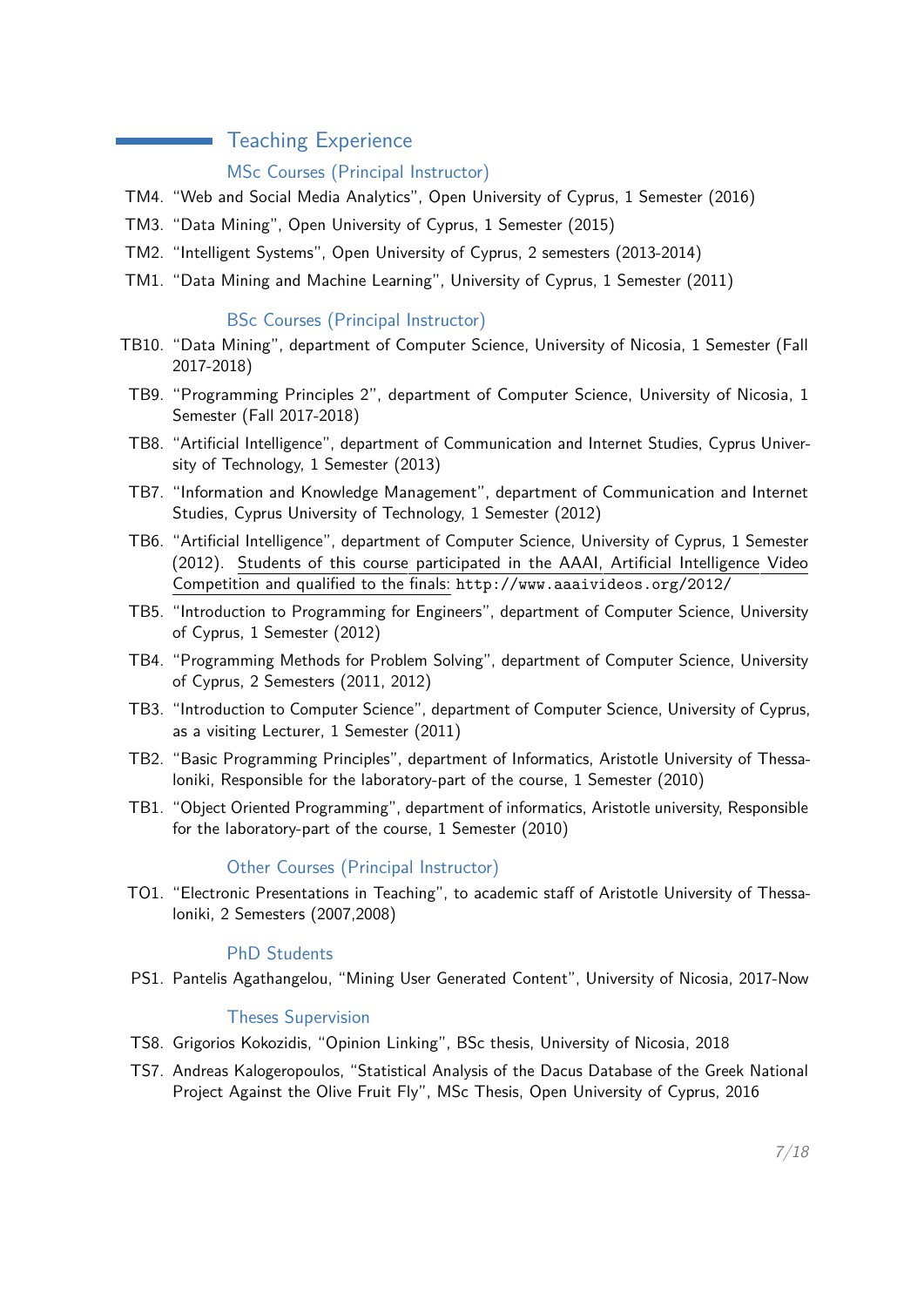- TS6. Vaios Sintsirmas, "A Hybrid Multi-Criteria Recommendation System for News Articles", Open University of Cyprus, 2016
- TS5. Sakkalis Konstantinos, "Learning from Educational Data", MSc Thesis, Hellenic Open University, 2014
- TS4. Nicolas Hadjinicolaou, "Online Algorithms for Social Recommendations in Voting Advice Applications", MSc Thesis, Open University of Cyprus, 2014
- TS3. Theodora Koutsou, "Sentiment Analysis for Political Figures in Micro-Blogs", MSc Thesis, Open University of Cyprus, 2013
- TS2. Pandelis Agathangellou, "Mining Domain-Specific Lexicons of Opinion Words", MSc Thesis, Open University of Cyprus, 2012
- TS1. Vassiliki Marinou, "A Comparison Study of Open Source Text Mining Software", MSc Thesis, Open University of Cyprus, 2012

#### Theses Co-Supervision

- TC11. Theodosis Theodosiou, "Assessment of Wavelet Functions for Privacy Preserving Record Linkage", MSc Thesis, Hellenic Open University, (Main Supervisor: Professor Vassilios Verykios), 2016
- TC10. Maria Tantoula, "Building Student Models for Personalized Learning", MSc Thesis, Hellenic Open University, (Main Supervisor: Professor Vassilios Verykios), 2015
- TC9. Ioannis Koutoulakis, "Learning Patterns for Extracting Domain Specific Opinion Words", BSc Thesis, National and Kapodistrian University of Athens, (Main Supervisor: Professor Dimitrios Gunopulos), 2015
- TC8. Charalambos Charalambous, "An Analysis of the Tagging Assignments in the Google Code Repository", BSc Thesis, Computer Science department, University of Cyprus, (Main Supervisor: Lecturer George Pallis), 2012
- TC7. Onisiforos Onoufriou, "Intelligent Retrieval of Software Resources in Cloud Infastructures", BSc Thesis, Computer Science department, University of Cyprus, (Main Supervisor: Lecturer George Pallis), 2012
- TC6. Dimitris Savva, "User Context Extraction", BSc Thesis, Computer Science department, University of Cyprus, (Main Supervisor: Professor Marios D. Dikaiakos), 2011
- TC5. Eleni Siona, "Extension of Recommendation System", Department of Informatics, BSc Thesis, Aristotle University, (Main Supervisor: Professor Ioannis Vlahavas), 2010
- TC4. Georgios Fesalidis, "A Recommendation System for Scientific Articles", BSc Thesis, Department of Informatics, Aristotle University, (Main Supervisor: Lecturer Grigorios Tsoumakas), 2009
- TC3. Sophia Maleza, "Development of an Email Classifier", BSc Thesis, Department of Informatics, Aristotle University (Main Supervisor: Professor Ioannis Vlahavas), 2007
- TC2. Georgia Avramidi, "Development and Training of a Hierarchy of Classifiers for Text Categorization", BSc Thesis, Department of Informatics, Aristotle University (Main Supervisor: Professor Ioannis Vlahavas)
- TC1. Evangelos Banos, "A Personalized System for Reading News and Scientific Articles from the World Wide Web", MSC Thesis, Department of Informatics, Aristotle University (Main Supervisor: Associate Professor, Nick Bassiliades), 2006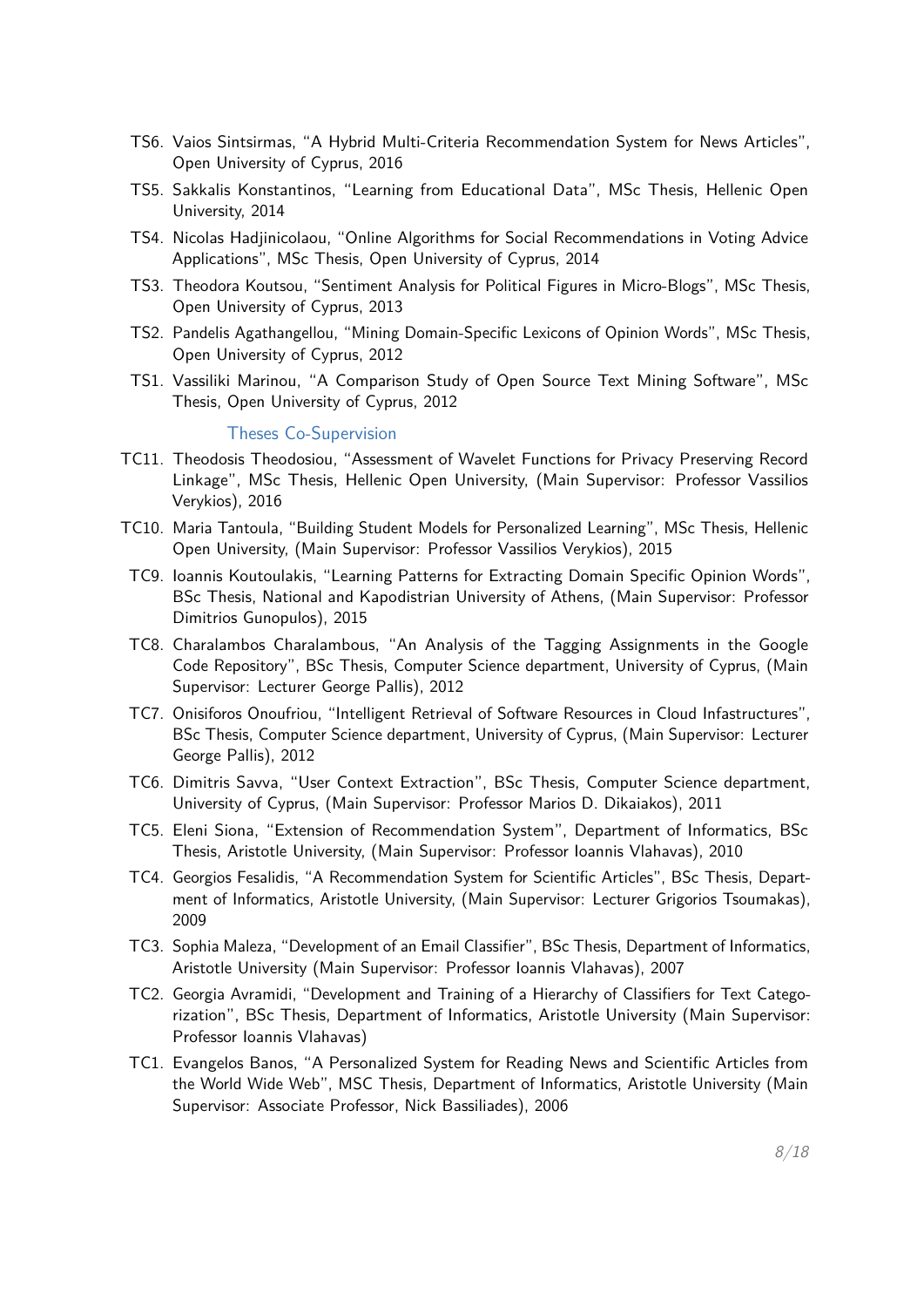## Scientific Service and Contribution

## Editor in International Journals

ED1. Information Systems, Elsevier, **Area Editor** in Mining Social and Urban Data (2016 - today, handled **10** papers so far)

## Conference/Workshop Organizer or Chair

- CH4. DEBS 2016, Distributed Event Based Systems, 2016, Irvine, CA, June 20 June 25, 2016. (Demo & Posters Chair) with Nesime Tatbul (MIT).
- CH3. MUD 2, 2nd International Workshop on Mining Urban Data, co-located with International Conference on Machine Learning (ICML 2015), 06-11 July 2015, Lille, France. (Main Organizer) with François Schnitzler (Technion), Thomas Liebig (TU Dortmund University), Gennady Andrienko (Fraunhofer IAIS and City University London), Dimitrios Gunopulos (National and Kapodistrian University of Athens), Katharina Morik (TU Dortmund University) Shie Mannor (Technion).
- CH2. MUD, Mining Urban Data workshop at EDBT/ICDT 2014 (International Conference on Extending Database Technology, International Conference on Database Theory), Athens, March 24-28, 2014.(Main Organizer) with Gennady Andrienko, (Fraunhofer IAIS and City University London), Dimitrios Gunopulos (National and Kapodistrian University of Athens), Vana Kalogeraki (Athens University of Economics and Business), Pedro Jose Marron (Universitat Duisburg-Essen), Katharina Morik (TU Dortmund University) and Olivier Verscheure (IBM Research).
- CH1. COPEM 2013, Solving Complex Machine Learning Problems with Ensemble Methods workshop at ECML/PKDD 2013 (European Conference on Machine Learning Principles and Practice of Knowledge Discovery in Data Bases. (Main Organizer), with Daniel Hernández-Lobato (Universidad Autónoma de Madrid), Gonzalo Martínez-Muñoz (Universidad Autónoma de Madrid), Ioannis Partalas (University of Grenoble).

## Guest Editor in Scientific Journals

- GE4. Mining Actionable Insights from Social Networks, Special Issue in Information Systems, Elsevier. With Ebrahim Bagheri (Ryerson University), Faezeh Ensan (Ferdowsi University of Mashhad) and Zeinab Noorian (Ryerson University)
- GE3. Data Mining for Smart Cities, Special Issue in Data Mining and Knowledge Discovery Journal, Springer. With Katharina Morik (TU Dortmund), Marta Gonzalez (MIT), Fosca Ganniotti (ISTI-CNR).
- GE2. Mining Urban Data, Special Issue in Journal of Information Systems, 2015-2016. I was the Managing Guest Editor for this Special Issue, handling 44 submissions.
- GE1. Solving Complex Machine Learning Problems with Ensemble Methods, Special Issue in Elsevier Neurocomputing Jounal, 2014

## Evaluator in Research Project Proposals (Fund Requests)

RP1. National Science Center, Poland, 2015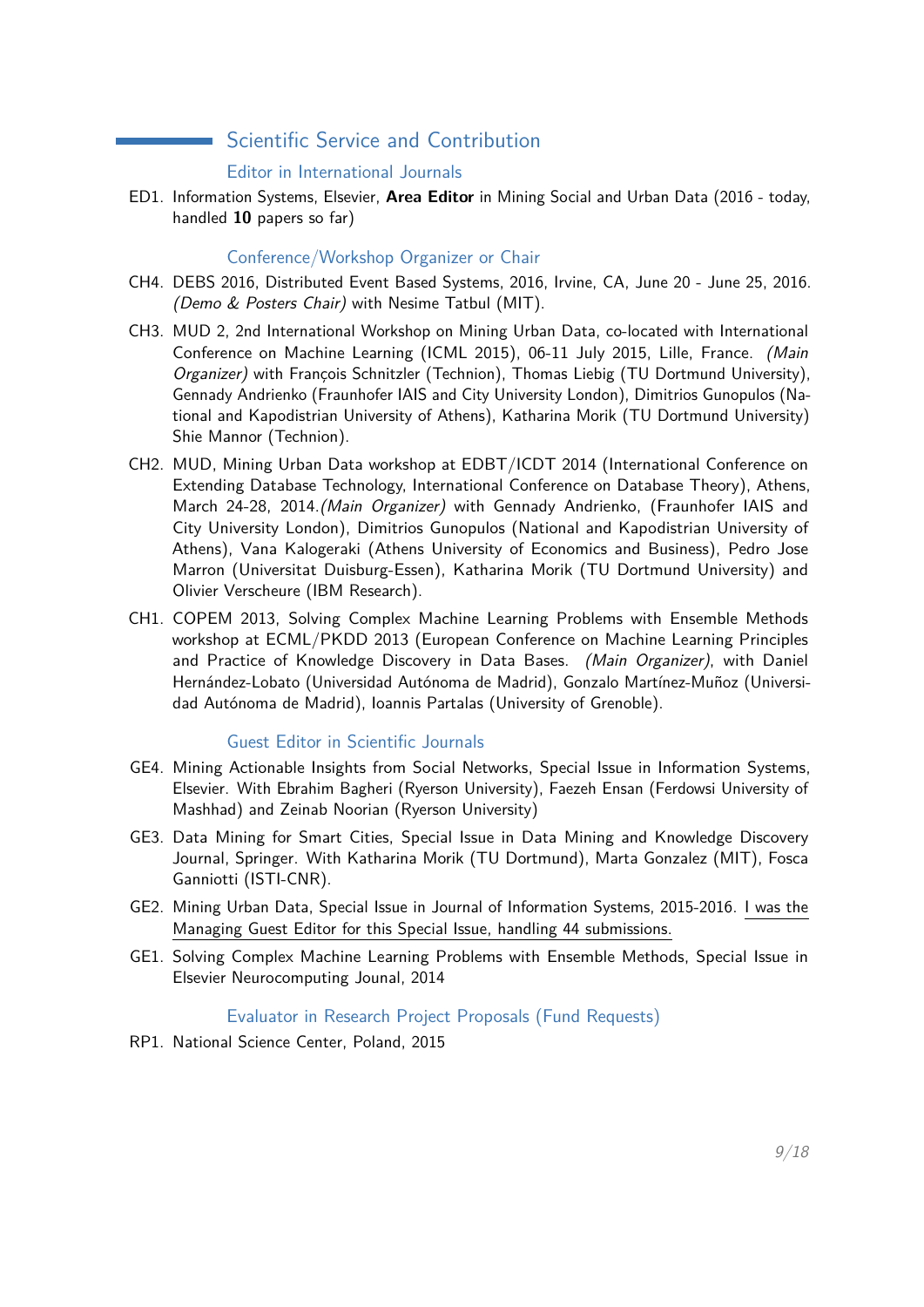#### Program Committee Memberships

- PC36. IJCAI 2018, the 27th International Joint Conference on Artificial Intelligence and the 23rd European Conference on Artificial Intelligence, Stockholm, Sweden, July 13-19, 2018.
- PC35. ODBASE 2017, The 16th International Conference on Ontologies, Databases, and Applications of Semantics, 24-25 October 2017, Rhodes, Greece.
- PC34. ACML 2017, Asian Conference on Machine Learning 2017, Nov 15, 2017 Nov 17, 2017, Seoul, Korea
- PC33. CAp 2017, Conference sur l'Apprentissage Automatique (the annual meeting of the francophone Machine Learning community), Grenoble, France, 28-30 June, 2017.
- PC32. INSCI 2017, 4th International Conference on Internet Science, 8-10 November, 2017, Thessaloniki, Greece
- PC31. IJCAI 2016, International Joint Conference on Artificial Intelligence, Melbourne, August 19-25, 2017.
- PC30. ECML PKDD 2016, European Conference on Machine Learning and Principles and Practice of Knowledge Discovery, Riva del Garda, Italy, September 19-23, 2016.
- PC29. The Second International Workshop on Machine Learning, Optimization and Big Data, MOD 2016, An Interdisciplinary Workshop: Machine Learning, Optimization and Data Science without Borders, August 26-29, 2016 Volterra, Tuscany, Italy.
- PC28. IEEE DSAA' 2015, International Conference on Data Science and Advanced Analytics, 19-21 October 2015, Paris.
- PC27. SETN 2016, 9th Hellenic Conference on Artificial Intelligence, May 18-20, 2016, Thessaloniki, Greece.
- PC26. FEDCSIS 2015, Federated Conference on Computer Science and Information Systems, Lodz, Poland, September 13-16, 2015
- PC25. IJCAI 2015, International Joint Conference on Artificial Intelligence, Buenos Aires, 2015.
- PC24. ECML PKDD 2015, European Conference on Machine Learning and Principles and Practice of Knowledge Discovery in Databases, 2015, Porto, Portogual
- PC23. International Workshop on Machine Learning, Optimization and Big Data, MOD 2015, An Interdisciplinary Workshop: Machine Learning, Optimization and Data Science without Borders, July 21-24, 2015 Taormina - Sicily, Italy
- PC22. 15th International Conference on Web Information System Engineering (WISE 2014), Thessaloniki, Greece, 12-14, October 2014.
- PC21. 18th East-European Conference on Advances in Databases and Information Systems (ADBIS 2014) (PhD Track), Ohrid, September 7-10, 2014
- PC20. Federated Conference on Computer Science and Information Systems, Warsaw, Poland, 7-10, September, 2014.
- PC19. The European Conference on Machine Learning and Principles and Practice of Knowledge Discovery in Databases, ECML/PKDD 2014, September 15-19, 2014, Nancy, France.
- PC18. 8th ACM International Conference on Distributed Event-Based Systems, DEBS 2014, Mumbai, India, May 26-29, 2014.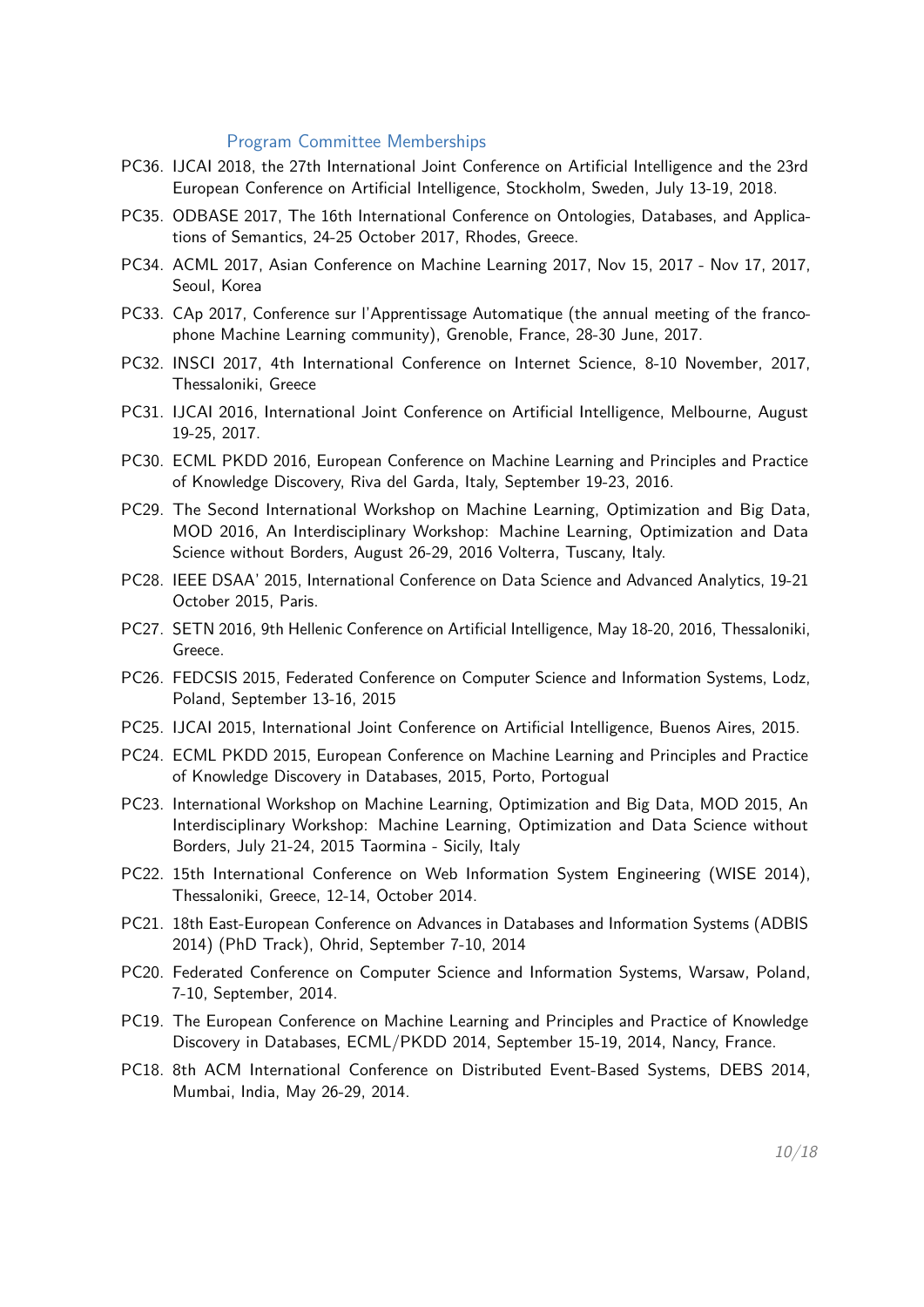- PC17. New Learning Frameworks and Models for Big Data, ICML 2014, June 25, Beijing, China
- PC16. Web-Scale Classification: Classifying Big Data from the Web, Workshop in ACM WSDM 2014 (Web Search and Data Mining), New York City, February 24-28, 2014).
- PC15. 21st European Conference on Artificial Intelligence (ECAI 2014), August 18-22, Prague, Czech Republic.
- PC14. 10th International Conference on Flexible Query Answering Systems, Special Session: FETOL 2013, Fusion and Ensemble Techniques for Online Learning On Data Streams, Granada, Spain, 18-20, 2013.
- PC13. Data Stream Classification and Big Data Analytics a Special Session co-located with the 8th Computer Recognition, Systems Conference (CORES 2013), Milkow, Poland May 27-29, 2013
- PC12. IP-VAA'12: Interdisciplinary Perspectives on Voting Advice Applications, Limassol, 22-24 November, 2012
- PC11. European Conference on Machine Learning and Principles and Practices on of Knowledge Discovery in Databases 2012 (ECML/PKDD 2012), Discovery Challenge Workshop on Large Scale Hierarchical Classification
- PC10. Workshop on Nonstationary Models of Pattern Recognition and Classifier Combinations under the framework of HAIS2012 (International Conference on Hybrid Artificial Intelligence Systems), Salamanca, Spain, in March of 2012
- PC9. HaCDAIS 2011: The 2nd International Workshop on Handling Concept Drift in Adaptive Information Systems, Vancouver, Canada, December 10th, 2011 in conjunction with the 11th IEEE International Conference on Data Mining (IEEE ICDM 2011)
- PC8. European Conference on Machine Learning and Principles and Practice of Knowledge Discovery in Databases, (ECML PKDD 2011), Athens, Greece 5-9 Sep, 2011
- PC7. Twenty-second International Joint Conference on Artificial Intelligence, (July 16-22, 2011), IJCAI 2011, Barcelona, Catalonia (Spain)
- PC6. 6th IFIP Conference on Artificial Intelligence Applications and Innovations (AIAI 2010)
- PC5. International Workshop on Handling Concept Drift in Adaptive Information Systems: Importance, Challenges and Solutions (HACDAIS 2010)
- PC4. Second International Workshop on Learning from Multi-Label Data in conjunction with ICML/COLT 2010, June 25, 2010 - Haifa, Israel (MLD10)
- PC3. Special Session on Machine Learning Methods for Data Streams, under the framework of the 10th International Conference on Intelligent Design and Applications, ISDA'10, November 29 - December 1, 2010, Cairo, Egypt (MLMDS'2010)
- PC2. ECML/PKDD 2009 Workshop on Learning from Multi-Label Data (MLD09), September 7, 2009 - Bled, Slovenia
- PC1. International Conference on Artificial Intelligence and Pattern Recognition, 7-1 July 2008, Orlando, FL, USA (AIPR 08)

#### Reviewer - Journals

In total I have evaluated **64 articles**, in the following journals: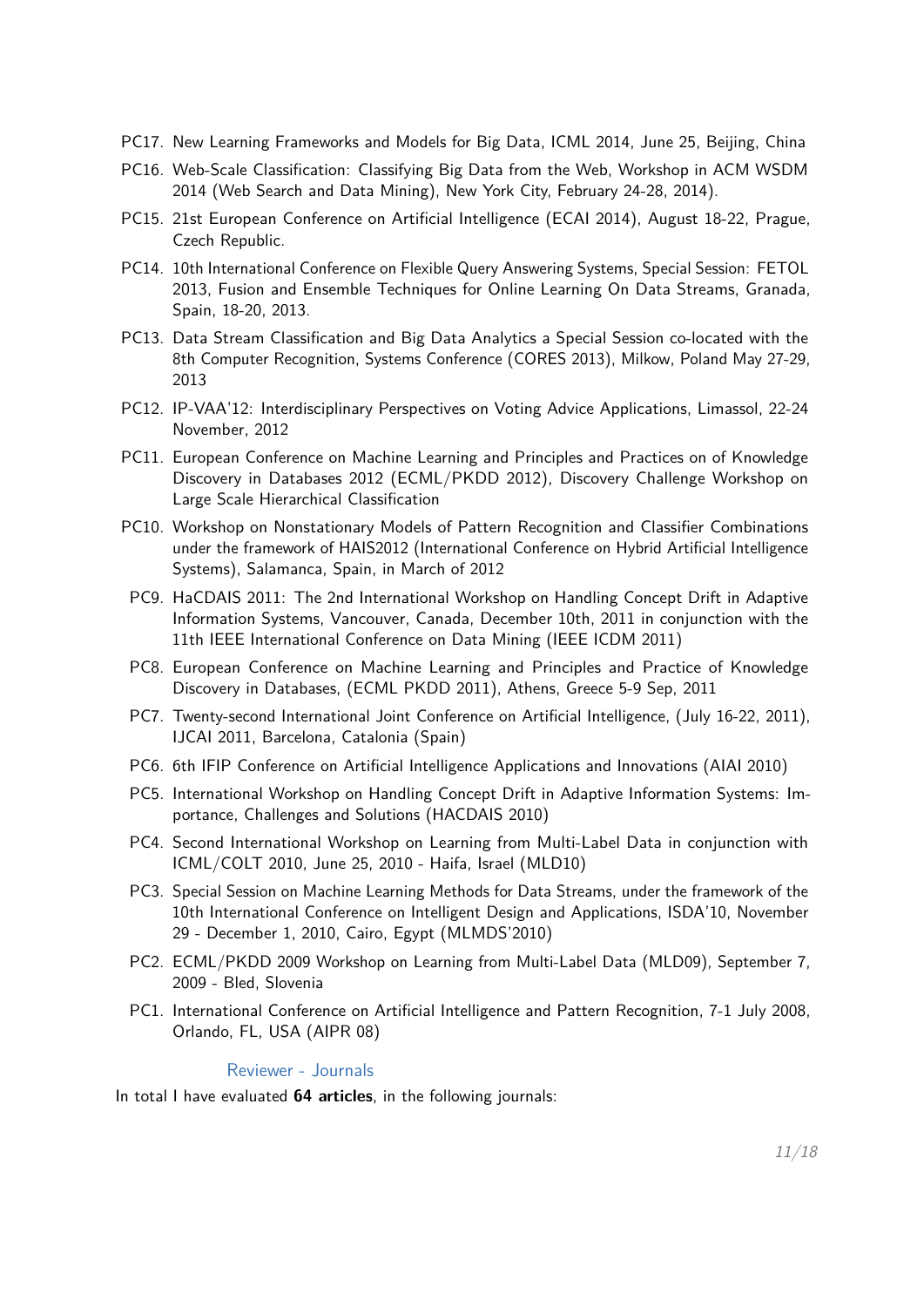- RJ29. Transactions on Pattern Analysis and Machine Intelligence, IEEE (since 2013)
- RJ28. Data Mining and Knowledge Discovery, Springer (6 papers)(since 2013)
- RJ27. ACM Computing Surveys, ACM (since 2012)
- RJ26. Transactions on Knowledge and Data Engineering (TKDE), IEEE (4 papers) (since 2010)
- RJ25. Transactions on the Web, ACM (since 2011)
- RJ24. Journal of Artificial Intelligence Research (JAIR), AAAI Press (since 2013)
- RJ23. Pattern Recognition, Elsevier (since 2011)
- RJ22. Transactions on Knowledge Discovery from Data (TKDD), ACM (3 papers) (since 2011)
- RJ21. Machine Learning Journal (ML), Springer (4 papers) (since 2010)
- RJ20. Journal of Machine Learning Research (JMLR), MIT press (since 2012)
- RJ19. Data and Knowledge Engineering (DKE), Elsevier (since 2011)
- RJ18. Internet Computing, IEEE (since 2011)
- RJ17. Knowledge and Information Systems (KAIS)(4 papers) (since 2014)
- RJ16. Information Systems (InfSys)(2 papers)(since 2016)
- RJ15. IEEE Transactions on Multi-Media (ToMM) (since 2014)
- RJ14. IEEE Transactions on Neural Networks and Learning Systems (3 papers) (since 2012)
- RJ13. Computational Intelligence (CoIn), Wiley (4 papers) (since 2011)
- RJ12. Biometrika, Oxford University Press (since 2016)
- RJ11. Computing, Springer (since 2018)
- RJ10. Connection Science, Taylor and Francis (since 2008)
- RJ9. Journal of Intelligent Information Systems (JIIS), Springer (2 papers) (since 2010)
- RJ8. Pattern Recognition Letters, Elsevier (since 2011)
- RJ7. Neural Processing Letters, Springer (2 papers) (since 2009)
- RJ6. Evolving Systems, Springer (2 papers) (since 2010)
- RJ5. The Computer Journal, Oxford University Press (4 papers) (since 2008)
- RJ4. Int. Journal on Artificial Intelligence Tools, Springer (10 papers) (since 2007)
- RJ3. International Journal of Computer Mathematics, Taylor & Francis (since 2006)
- RJ2. Computers and Electrical Engineering, Elsevier (6 papers) (since 2011)
- RJ1. Pattern Analysis and Applications, Springer (since 2012)

#### Reviewer - Edited Volumes & Books

RB1. Advances in Networking Systems Architectures, Security, and Applications, Springer, 2016

#### Reviewer - Conferences and Workshops

Conferences that I served the program committee are NOT included - see previous section

RC16. IEEE International Conference on Data Mining (ICDM 2016), Barcelona, Spain, December 2016.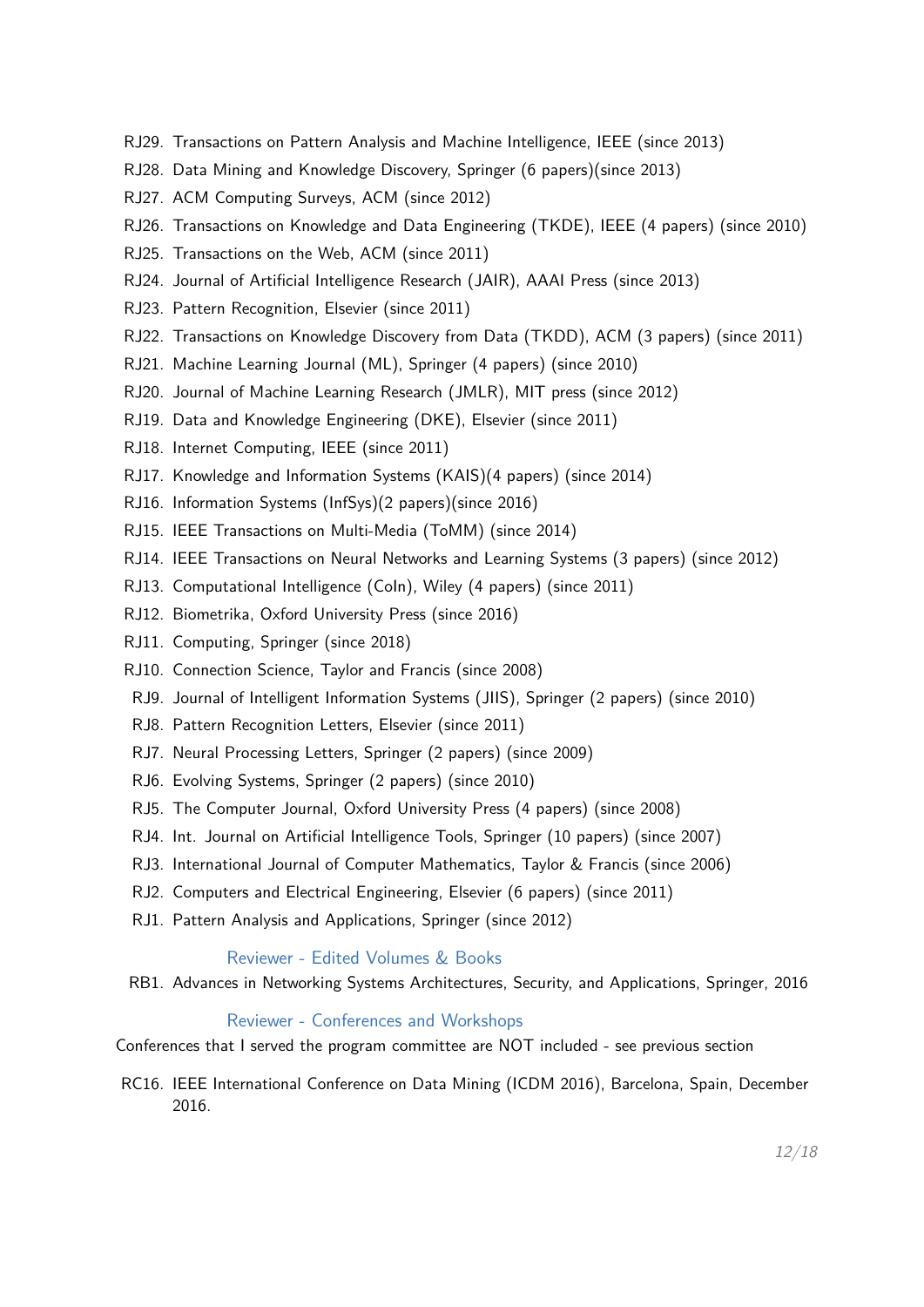- RC15. 19th Panhellenic Conference on Informatics 2015 (PCI 2015), Athens, Greece, on 1st-3rd of October 2015.
- RC14. IEEE 20th International Conference on Web Services, June 27-July 2, 2013, Santa Clara Marriott, CA, USA (Center of Silicon Valley) (IEEE ICWS 2013)
- RC13. 24th IEEE International Conference on Tools with Artificial Intelligence (ICTAI 212), November 7-9, 2012, Athens, Greece
- RC12. The 13th International Conference on Web Information System Engineering (WISE 2012), November 28th-30th, 2012, Paphos, Cyprus
- RC11. The Third International Conference on Social Informatics (SocInfo'11) 6 8 October, 2011, Singapore (2 papers)
- RC10. 36th International Conference on Very Large Data Bases, 13-17 Sept 2010, Singapore (VLDB 2010)
- RC9. 19th European Conference on Artificial Intelligence, August 16-20, 2010, Lisbon, Portugal (ECAI 2010)
- RC8. 2nd International Conference on Agents and Artificial Intelligence, 22-24 January, 2010, Valencia, Spain (ICAART 2010)
- RC7. The International Conference on Advanced Data Mining and Applications Beijing August 17-19, 2009 (ADMA2009).
- RC6. 13th Pacific-Asia Conference on Knowledge Discovery and Data Mining, 27-30 April 2009, Bangkok, Thailand, 13th Pacific-Asia Conference on Knowledge Discovery and Data Mining (PAKDD-09).
- RC5. European Conference on Machine Learning and Principles and Practice of Knowledge Discovery in Databases (ECML PKDD 2008)
- RC4. ECAI 2008 Workshop on Mining Social Data, Patras, Greece, 2008 (MSODA 2008)
- RC3. Advanced Data Mining and Applications, Third International Conference, ADMA 2007, Harbin, China, August 6-8, 2007 (ADMA 2007)
- RC2. 3rd ADBIS Workshop on Data Mining and Knowledge Discovery 2 October 2007, Varna, Bulgaria, in conjunction with 11th East-European Conference on Advances in Databases and Information Systems , ADBIS'2007, (ADMKD2007)
- RC1. 21st Annual ACM Symposium on Applied Computing, Data Streams Track Dijon, France, April 23 -27, (SAC2006)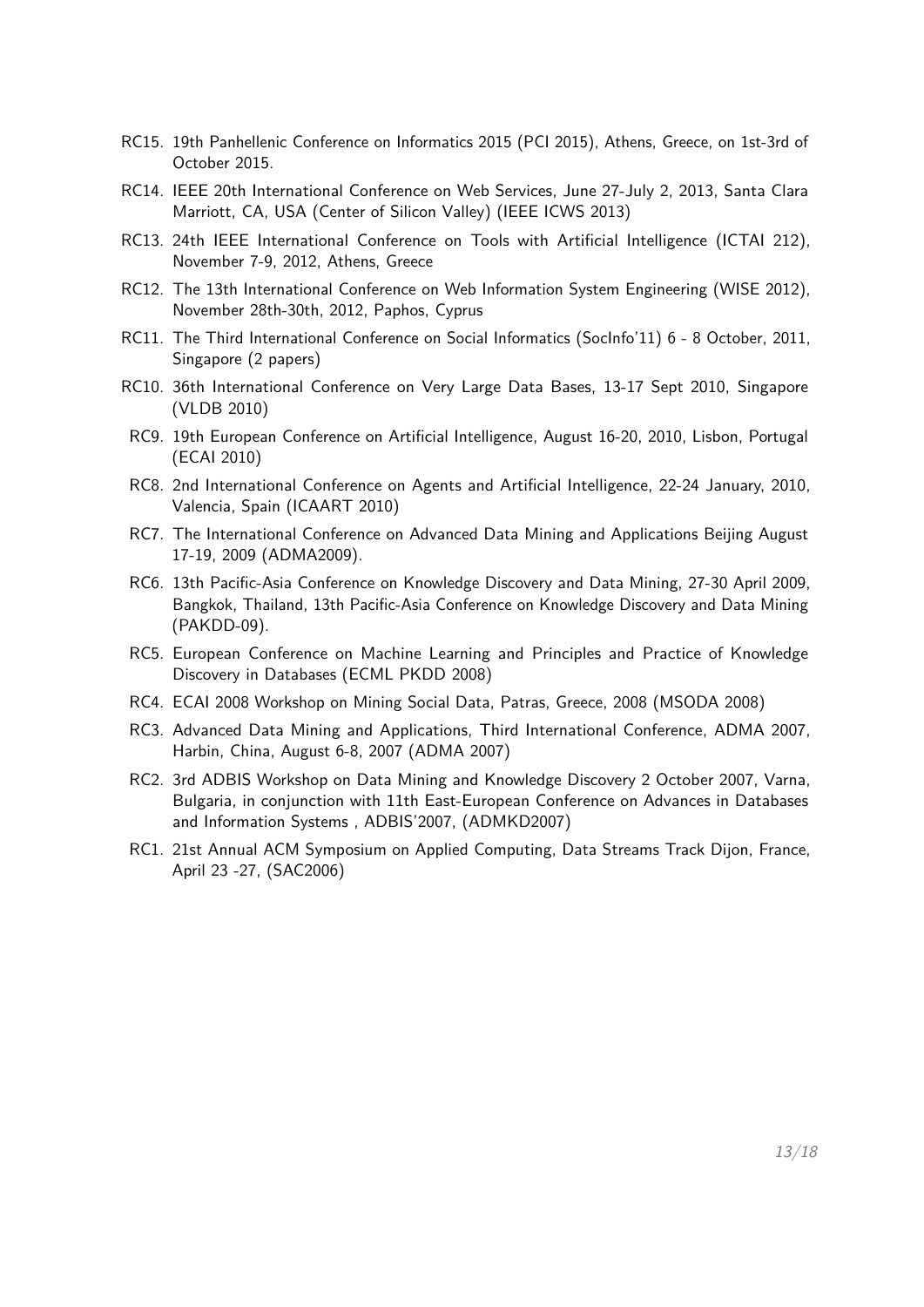## **Citations**

Total Number **4220** H Index **17** i-10 Index **20** Source Google Scholar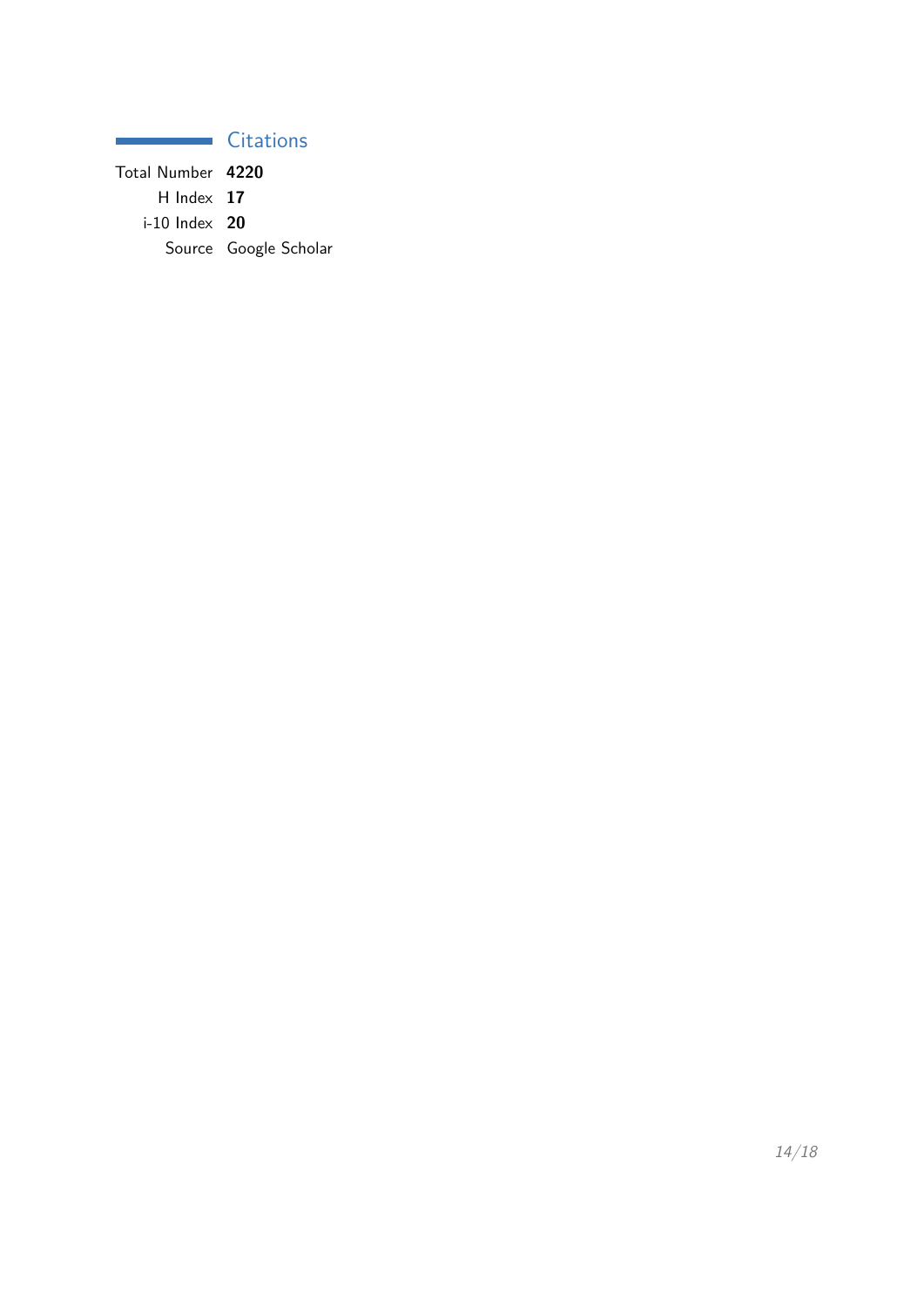## **Publications**

#### Theses

- TH3. I. Katakis, "Machine Learning Methods for Automated Text Classification", PhD thesis, Department of Informatics, Aristotle University, 2009
- TH2. I. Katakis, "A Scientific Article Recommendation System using Association Rules and Collaborative Filtering", MSc Thesis, Department of Informatics, Aristotle University, 2007
- TH1. I. Katakis, "Multiple Classifier Systems", BSc Thesis, Department of Informatics, Aristotle University, 2004

#### Editorials - Prefaces

- ED5. G. Andrienko, D. Gunopulos, Y. Ioannidis, V. Kalogeraki, I. Katakis, K. Morik, O. Verscheure, "Mining Urban Data (part C)", preface on a Special Issue published by the Journal of Information Systems, Elsevier.
- ED4. G. Andrienko, D. Gunopulos, Y. Ioannidis, V. Kalogeraki, I. Katakis, K. Morik, O. Verscheure, "Mining Urban Data (part B)", preface on a Special Issue published by the Journal of Information Systems, Elsevier.
- ED3. Ioannis Katakis, François Schnitzler, Thomas Liebig: 2nd International Workshop on Mining Urban Data (Preface), Proceedings of the 2nd International Workshop on Mining Urban Data, co-located with International Conference on Machine Learning (ICML), Lille, France, 2015.
- ED2. I. Katakis, "Mining Urban Data (part A)", preface on the Special Issue published by the Journal of Information Systems, Elsevier.
- ED1. D. Hernandez-Lobato, I. Katakis, G. Martinez-Munoz, and I. Partalas, Special Issue on "Solving complex machine learning problems with ensemble methods"

#### Journal Articles

- JA8. I. Litou, V. Kalogeraki, I. Katakis, D. Gunopulos,"Efficient and Timely Misinformation Blocking under varying Cost Constraints", Online Social Networks and Media, Elsevier, 2017.
- JA7. P. Agathangelou, I. Katakis, I. Koutoulakis, F. Kokkoras, D. Gunopulos, "Learning Patterns for Discovering Domain Oriented Opinion Words", Knowledge and Information Systems, Springer, 2017.
- JA6. D. Kotsakos, P. Sakkos, I. Katakis, D. Gunopulos, "Language Agnostic Meme-Filtering for Hashtag-based Social Network Analysis", Social Network Analysis and Mining, Springer, 2016
- JA5. I. Katakis, N. Tsapatsoulis, F. Mendez, V. Triga, C. Djouvas, "Social Voting Advice Applications - Definitions, Challenges, Datasets and Evaluation", IEEE Transactions on Cybernetics, IEEE, 2013.
- JA4. G. Tsoumakas, I. Katakis, I. Vlahavas, "Random k-Labelsets for Multi-Label Classification", IEEE Transactions on Knowledge and Data Engineering, IEEE, 23(7), pp. 1079-1089, 2011
- JA3. I. Katakis, G. Tsoumakas, I. Vlahavas, "Tracking Recurring Contexts using Ensemble Classifiers: An Application to Email Filtering", Knowledge and Information Systems, 22(3), pp. 371-391, Springer, 2010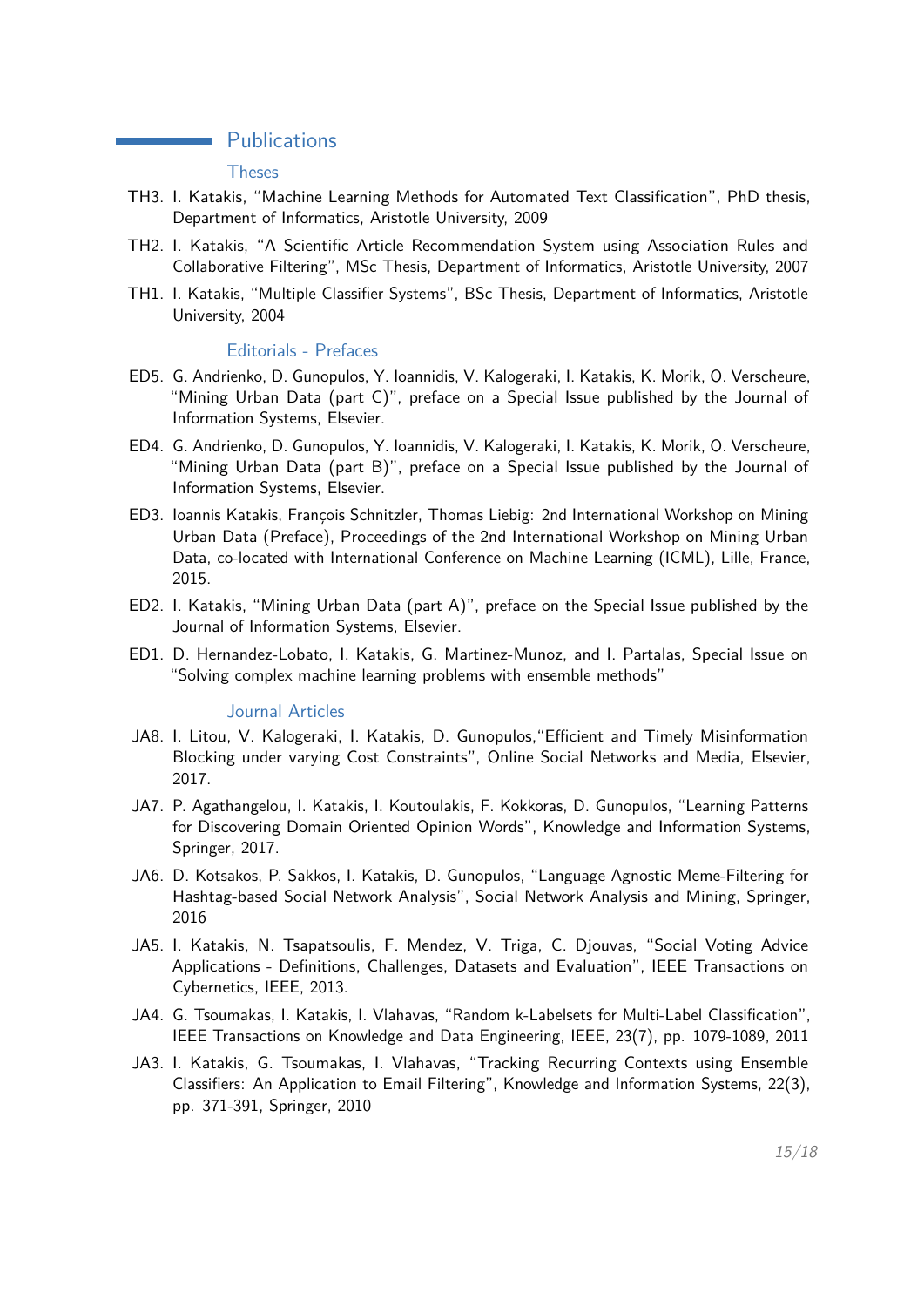- JA2. I. Katakis, G. Tsoumakas, E. Banos, N. Bassiliades, I. Vlahavas, "An Adaptive Personalized News Dissemination System", Journal of Intelligent Information Systems, 32 (2), Springer, 2008
- JA1. G. Tsoumakas, I. Katakis, "Multi Label Classification: An Overview", International Journal of Data Warehousing and Mining, David Taniar (Ed.), Idea Group Publishing, 3(3), pp. 1-13, 2007

## Magazine Articles

MA1. Sylvia Steenhoek, Gennady Andrienko, Natalia Andrienko, Ioannis Katakis, Antonia Saravanou, George Valkanas, Dimitrios Gunopulos, George Fuchs, and Hendrik Stange, "Storms and Floods in Social Media: How the @INSIGHT project follows extreme #weather phenomena", Crisis Prevention, Beta Verlag und Marketinggesellschaft mbH, Issue 4 (2015), in German (Stürme und Hochwasser in Social Media: Wie das INSIGHT Projekt #extreme @Wetterphänomene beobachtet)

## Book Chapters

- BC3. N. Panagiotou, I. Katakis, D. Gunopulos, "Detecting Events in Online Social Networks: Definitions, Trends and Challenges", in Solving Large Scale Learning Tasks: Challenges and Algorithms, S. Michaelis, N. Piatkowski, and M. Stolpe, Eds., Springer International Publishing, 2016.
- BC2. G. Tsoumakas, I. Katakis, I. Vlahavas, "Mining Multi-label Data", Data Mining and Knowledge Discovery Handbook, O. Maimon, L. Rokach (Ed.), Springer, 2nd edition, 2009
- BC1. I. Katakis, G. Tsoumakas, I. Vlahavas, "Email Mining: Emerging Techniques for Email Management", Web Data Management Practices: Emerging Techniques and Technologies, Athena Vakali, George Pallis (Ed.), Idea Group Publishing, pp. 219-240, 2006

## Articles in Conferences and Workshop Proceedings

- CA29. A. Saravanou, I. Katakis, G. Valkanas, V. Kalogeraki, D. Gunopulos, "Revealing the Hidden Links in Content Networks: An Application to Event Discovery", CIKM 2017, International Conference on Information and Knowledge Management, 6-10 Nov 2017, Singapore.
- CA28. P. Agathangelou, I. Katakis, L. Rori, D. Gunopulos and B. Richards"Understanding Online Political Networks: The case of the far-right and far-left in Greece" in the proceedings of the 9th International Conference on Social Informatics (SocInfo 2017), Oxford, UK, 13-15 September 2017.
- CA27. A. Gal, D. Gunopulos, V. Kalogeraki, I. Katakis, N. Panagiotou, N. Rivetti and A. Senderovich, "REMI, Reusable Elements for Multi-Level Information Availability", in the proceedings of the 11th ACM International Conference on Distributed and Event-Based Systems (DEBS 2017), June 19-23, 2017, Barcelona, Spain.
- CA26. N. Panagiotou, N. Zygouras, I. Katakis, D. Gunopulos, N. Zacheilas, I. Boutsis, V. Kalogeraki, S. Lynch, B. O'Brien, "Intelligent Urban Data Monitoring for Smart Cities", European Conference on Machine Learning and Principles and Practice of Knowledge Discovery (ECML/PKDD'16), Riva del Garda, Italy, September 19–23, 2016.
- CA25. N. Panagiotou, N. Zygouras I. Katakis, D. Gunopulos, N. Zacheilas, . . . , G. Andrienko, "INSIGHT: Dynamic Traffic Management Using Heterogeneous Urban Data", European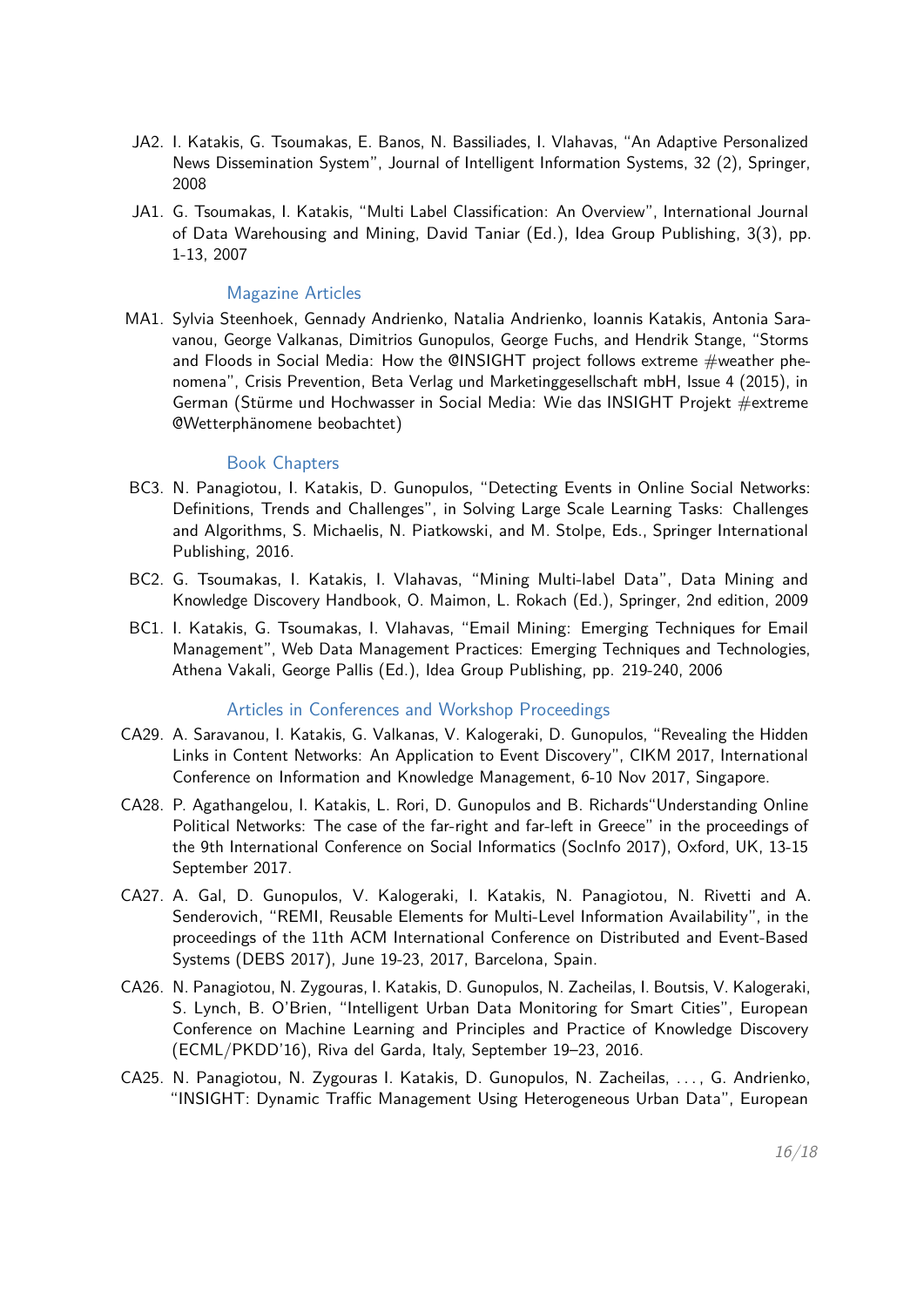Conference on Machine Learning and Principles and Practice of Knowledge Discovery (ECML/PKDD'16), Riva del Garda, Italy, September 19–23, 2016.

- CA24. N. Panagiotou, I. Katakis, D. Gunopulos, V. Kalogeraki, E. Daly, J. Yuan Yu, Brendan O' Brien, "Mining Hidden Constrained Streams in Practice: Informed Search in Dynamic Filter Spaces", The 2016 IEEE/ACM International Conference on Advances in Social Networks Analysis and Mining, ASONAM 2016, San Francisco, CA, USA, 18 – 21 August, 2016.
- CA23. P. Agathangelou, I. Katakis, F. Mendez, U. Serdult. D. Gunopulos, 'The lifecycle of internet voters: Data mining for sequences in Swiss referendum data', presented at 24th World Congress of Political Science, July 23-28, 201, Poznań, Poland
- CA22. L. Rori, P. Agathangelou, I. Katakis, D. Gunopulos, B. Richards, "Online Dynamics of Far-Right and Far-Left Communities: The Case of the September 2015 Parliamentary Elections in Greece", presented at the European Consortium for Political Research (ECPR) Joint Sessions, Scuola Normale Superiore, Scuola Superiore Sant' Anna and University of Pisa, Pisa, 24-28 April 2016
- CA21. I. Litou, V. Kalogeraki, I. Katakis, D. Gunopulos, "Real-Time and Cost-Effective Limitation of Misinformation Propagation", IEEE International Conference on Mobile Data Management (MDM 2016), 13-16 June, 2016, Porto, Portugal.
- CA20. I. Katakis, D. Gunopulos, "Integrating Heterogeneous Urban Data for Emergency Response: The INSIGHT project into Dublin's Traffic Control Room", European Data Forum (EDF 2015), Luxembourg, November 16-17, 2015. (poster presentation)
- CA19. N. Zygouras, N. Panagiotou, N. Zacheilas, I. Boutsis, V. Kalogeraki, I. Katakis and D. Gunopulos. "Towards detection of faulty traffic sensors in real-time", 2nd International Workshop on Mining Urban Data (MUD2), International Conference on Machine Learning (ICML 2015), Lille, France.
- CA18. P. Agathangelou, I. Katakis, F. Kokkoras, K. Ntonas, "Mining Domain-Specific Dictionaries of Opinion Words", 15th International Conference on Web Information System Engineering (WISE 2014)
- CA17. D. Kotsakos, P. Sakkos, I. Katakis, D. Gunopulos, "#tag: Meme or Event?", The 2014 IEEE/ACM International Conference on Advances in Social Network Analysis and Mining (ASONAM 2014), Beijing, China, August 17-20, 2014.
- CA16. G. Valkanas, I. Katakis, D. Gunopulos, A. Stefanidis, "Mining Twitter Data with Resource Constraints", The 2014 IEEE/WIC/ACM International Conference on Web Intelligence, 11-14 August 2014, Warsaw, Poland.
- CA15. M. Agathokleous, N. Tsapatsoulis, I. Katakis, "On the quantificiation of missing value impact on Voting Advice Applications", In proceedings of EANN 2013 : 14th Engineering Applications of Neural Networks, Halkidiki Greece, Chalkidiki, 2013.
- CA14. I. Katakis, N. Tsapatsoulis, V. Triga, C. Tziouvas and F. Mendez, "Clustering Online Poll Data: Towards a Voting Assistance System",7th International Workshop on Semantic and Social Media Adaptation and Personalization (SMAP 12), Luxembourg-Krichberg, December 3-4, 2012.
- CA13. I. Katakis, G. Pallis, M.D. Dikaiakos, O. Onoufriou, "Automated Tagging for the Retrieval of Software Resources in Grid and Cloud Infrastructures", IEEE/ACM International Symposium on Cluster, Cloud and Grid Computing, Ottawa, Canada, 2012.